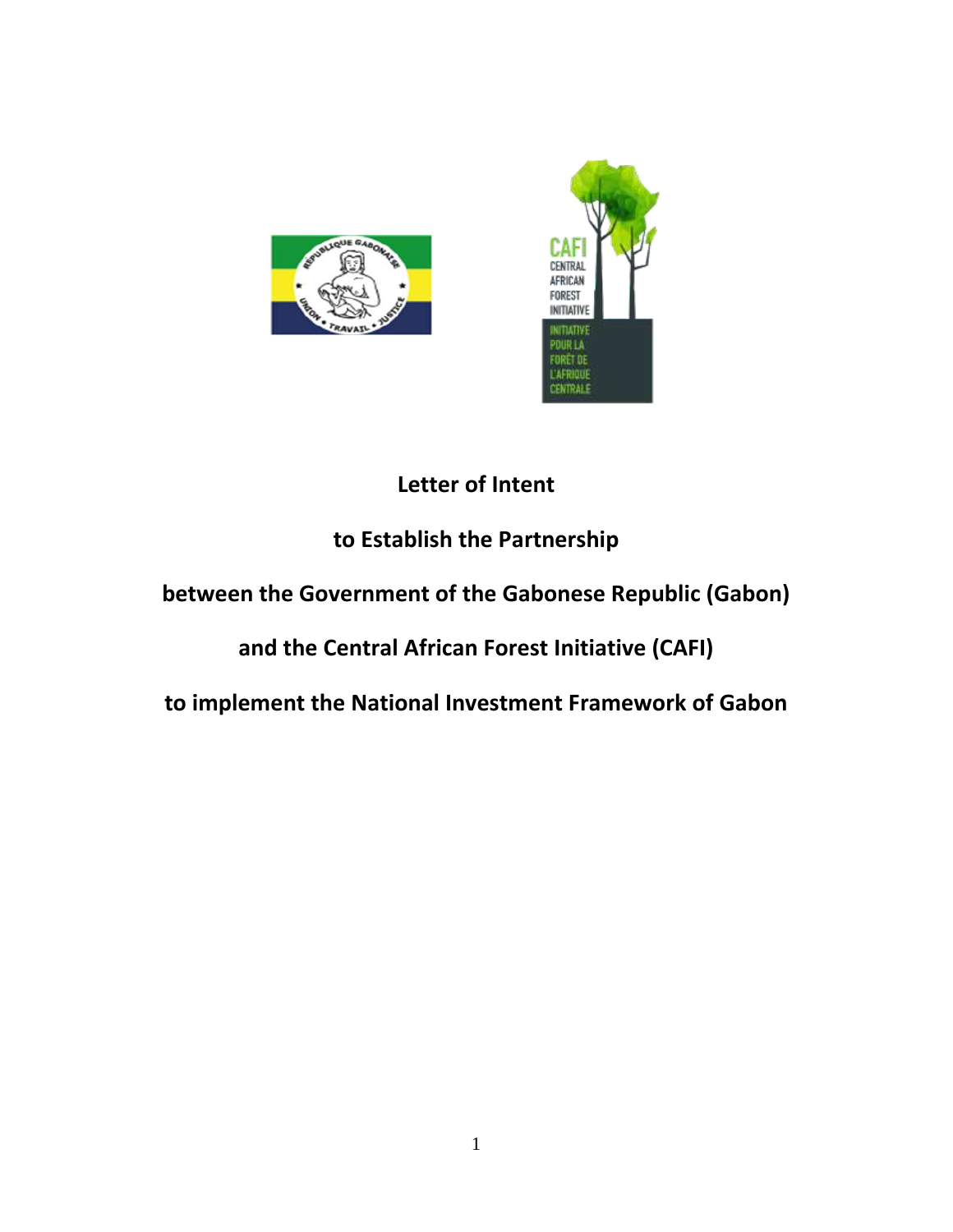#### **PREAMBLE AND CONTEXT**

#### *Considering:*

- The role that the Congo Basin's tropical forests and, more particularly, the Gabonese forests play in storing carbon, harbouring biodiversity, regulating rainfall and mitigating climate change at the national, regional and global level, while providing livelihoods;
- The Sustainable Development Goals of the United Nations, to which all members of this partnership have adhered;
- The gravity of the threat of climate change, one of the greatest challenges the planet is facing today, and yet one that also represents a unique opportunity for the emergence of a path to sustainable development through international cooperation;
- The Paris Agreement, the United Nations Framework Convention on Climate Change and relevant decisions of the Conference of the Parties, to which all members of this partnership have adhered;
- Gabon's challenge to sustain economic growth and become an emerging economy through sustainable policies and actions, while contributing to global climate efforts;
- the Amsterdam Declaration "Towards Eliminating Deforestation from Agricultural Commodity Chains with European Countries" whose signatories declare themselves supportive of private and public initiatives to halt deforestation by no later than 2020 in relation to agricultural commodity trade.

#### *Recognizing:*

- The major progress Gabon has made since the Rio Conference in 1992 to develop a sustainable development policy:
	- o 1993: Adoption of the Law on the Environment;
	- o 2000: Adoption of the national environmental action plan;
	- $\circ$  2001: Adoption of a Forest Code, requiring logging companies to develop sustainable management plans for forest concessions;
	- $\circ$  2007: Establishment of 13 national parks covering 11% of the land area (including Lopé National Park which features on UNESCO's World Heritage List), expanding the protected areas network to 21% of Gabon's terrestrial ecosystems;
	- $\circ$  2010: Establishment of the National Climate Council under the President's authority;
	- o 2011: Establishment of the Gabonese Space Agency;
	- $\circ$  2012: Publication of the Strategic Plan on Emerging Gabon (aiming to turn Gabon into an emerging economy by 2025) and its sub plan 'Green Gabon', with a considerable focus on climate and environment (including a national climate plan and a program to develop a national land use plan (NLUP));
	- o 2014: Adoption of the General Law on Sustainable Development;
- The emission reductions committed as part of the Intended Nationally Determined Contribution (INDC) of Gabon, submitted to UNFCCC in 2015;
- The stated willingness of Gabon to implement its National Investment Framework with its two main components: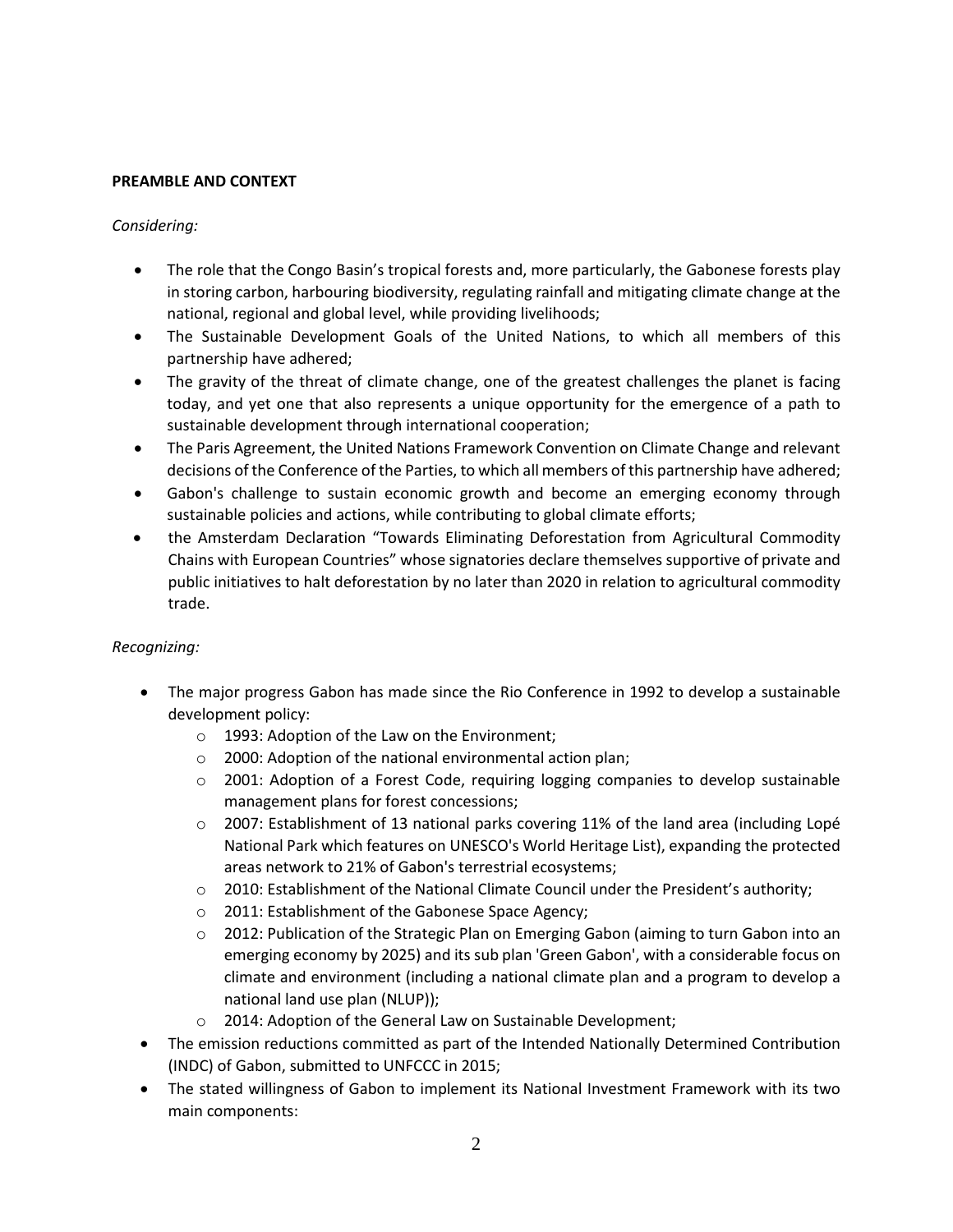- $\circ$  A land use planning process by which the Government establishes and disseminates its policy orientation in terms of rational use of state land and resources. The role of the NLUP isto assign a land use category to each area of the territory that corresponds to one or several activities, with the objectives of optimizing the resources of the territory, of minimizing conflicts related to incompatible uses, and of optimizing opportunities with regard to multiple and compatible uses. This planning process, which will lead towards a national land use plan adopted by the Parliament, will enable Gabon to direct agricultural development towards areas with the lowest carbon stock and conservation value.
- $\circ$  The establishment of a robust national forest and natural resources monitoring system to ensure monitoring of the implementation of the national land use plan and achievement of emission reductions.

## *Recalling:*

- The need to actively promote the establishment of international partnerships to support the achievement of ambitious objectives of the Paris Agreement to keep "*the increase in the global average temperature to well below 2°C above pre-industrial levels and pursuing effortsto limit the temperature increase to 1.5°C above pre-industrial levels,*" <sup>1</sup> and to "*take action to conserve and enhance, as appropriate, sinks and reservoirs of greenhouse gases (…), of the Convention, including forests*";
- The Paris Agreement acknowledging that "*Parties should, when taking action to address climate change, respect, promote and consider their respective obligations on human rights, the right to health, the rights of indigenous peoples, local communities, migrants, children, persons with disabilities and people in vulnerable situations and the right to development, as well as gender equality, empowerment of women and intergenerational equity*";
- UNFCCC safeguards reporting requirements and the implementation of a safeguards information system containing updated and consistent information, which is transparent, accessible to stakeholders, and provides information on all Cancun safeguards, and where relevant, builds on existing systems consistent with relevant UNFCCC decisions;
- The UN Declaration on the Rights of Indigenous Peoples and the African Charter on Human and Peoples' Rights;
- The Aichi targets under the Convention on Biological Diversity to increase the acreage of the network of protected areas to at least 17 per cent;
- International best practice relating to transparency, civil society participation and land tenure rights.

## *Emphasizing that CAFI aims to:*

- Recognize and preserve the value of the forest in Central Africa with a view to mitigate climate change, reduce poverty and contribute to sustainable development;
- Support the implementation of holistic investment frameworks for low-carbon development, including political reform and national measures to address the drivers of deforestation and forest degradation that meet established environmental and social safeguards at the national level;
- Support the coordination of external interventions on a national policy framework;

 $\overline{a}$ 

<sup>&</sup>lt;sup>1</sup> Article 2 of the Paris Agreement.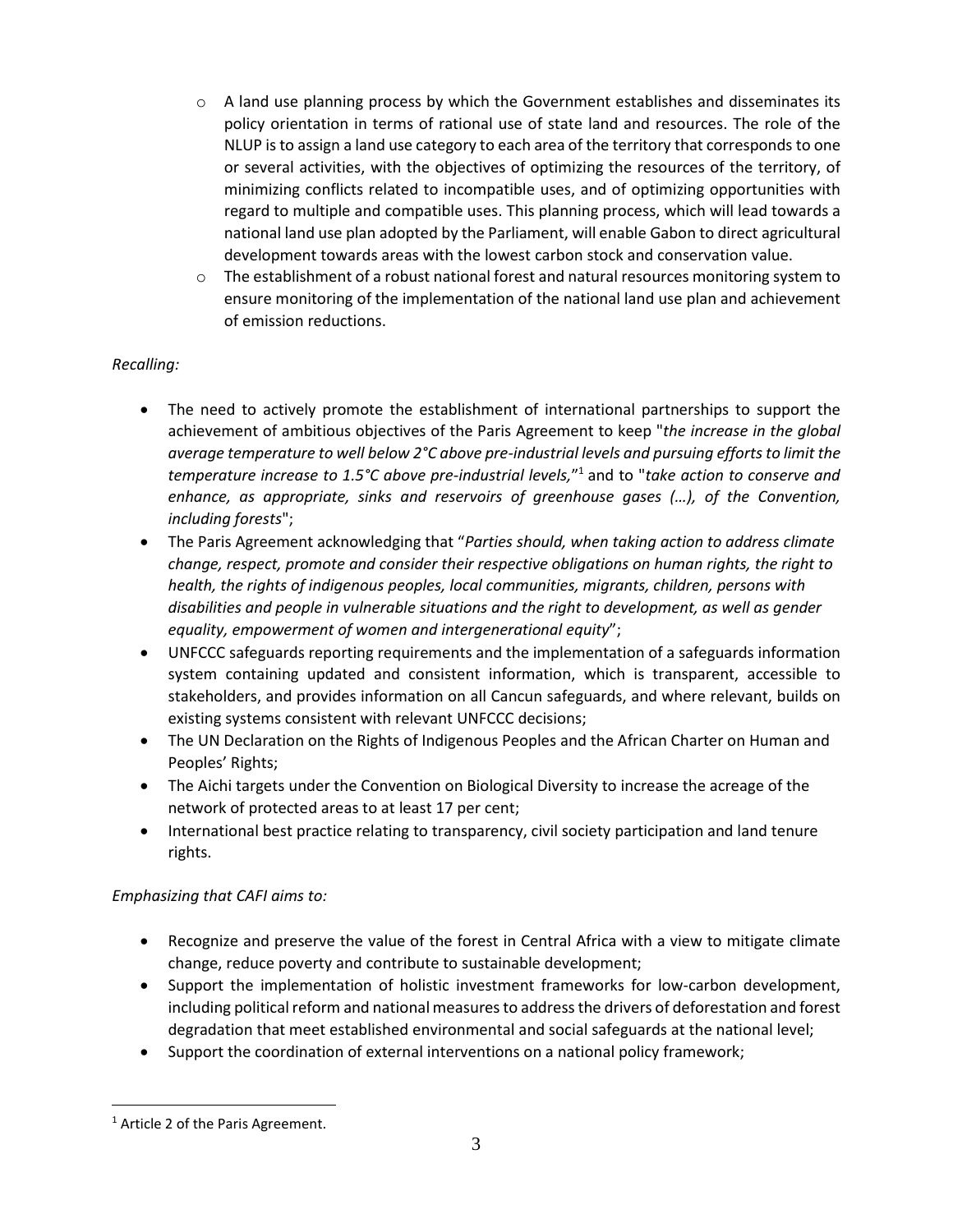• Constitute a forum for partnerships and sharing of experiences between countries.

*Taking into account:*

 $\overline{a}$ 

- The signature, during the meeting of the General Assembly of the United Nations in New York on 29 September 2015, of the CAFI Joint Declaration between the countries of Central Africa with high humid forest cover and a coalition of committed donors<sup>2</sup>;
- The presentation of Gabon's National Investment Framework to the Executive Board of CAFI on 7 December 2015 and 27 April 2017.

The Parties agree on the establishment of a cooperative partnership for the implementation of Gabon's National Investment Framework, based on this Letter of Intent, and the decision on a country allocation to Gabon by the CAFI Executive Board, on 27 June 2017.

Furthermore, they agree to a potential extension of the partnership beyond 2021, based on results achieved and availability of funding. When evaluating results, the Parties will assess the achievement of the milestones of this Letter of Intent and the level of ambition reflected the implementation of the provisions set forth in ARTICLE I, (a) below.

## **ARTICLE I. PURPOSE OF THE LETTER OF INTENT**

This Letter of Intent sets out the respective obligations of the parties within this partnership, in which:

- a. Gabon is committed to reducing its greenhouse gas (GHG) emissions from forests. As stated in its National Investment Framework and as will be reflected in its forthcoming Nationally Determined Contribution (NDC) to UNFCCC, Gabon aims to reduce gross emissions by 50% below 2005 level by 2025 (this implies a reduction of more than 50% in the forest sector). As defined in ARTICLES II and III, emission reductions related to forests, in order to meet this goal and to further ratchet up ambitions in the future, will be achieved, inter alia, by:
	- i. preserving all High Carbon Stock (HCS) and High Conservation Value (HCV) forests<sup>3</sup> in accordance with emerging international consensus and best practice on the definition of low emission development;
	- ii. introducing a permanent cap on the area of non-HCS/HCV forests available for conversion to other land uses;
	- iii. maintaining residual conversion of non-HCS/HCV forests at very low levels while ensuring that such conversion is carbon-neutral (compensated by active restoration or carbon enhancement of other forests);
	- iv. substantial reductions in the areas under logging concessions; and

<sup>2</sup> <http://www.cafi.org/content/cafi/en/home/our-work/the-cafi-declaration.html>

<sup>&</sup>lt;sup>3</sup> On an exceptional basis, carbon-neutral HCS/HCV conversion may occur in case of infrastructure development and extractive industries outside the forest and agriculture sectors that are deemed of vital interest to the national economy. This exceptional conversion of HCS/HCV forest will be covered by the cap referred to in ARTICLE I, (a) (ii). As specified in the National Investment Framework, potential HCS conversion under this footnote will be subject to annual reporting and made public at www.pnatgabon.ga.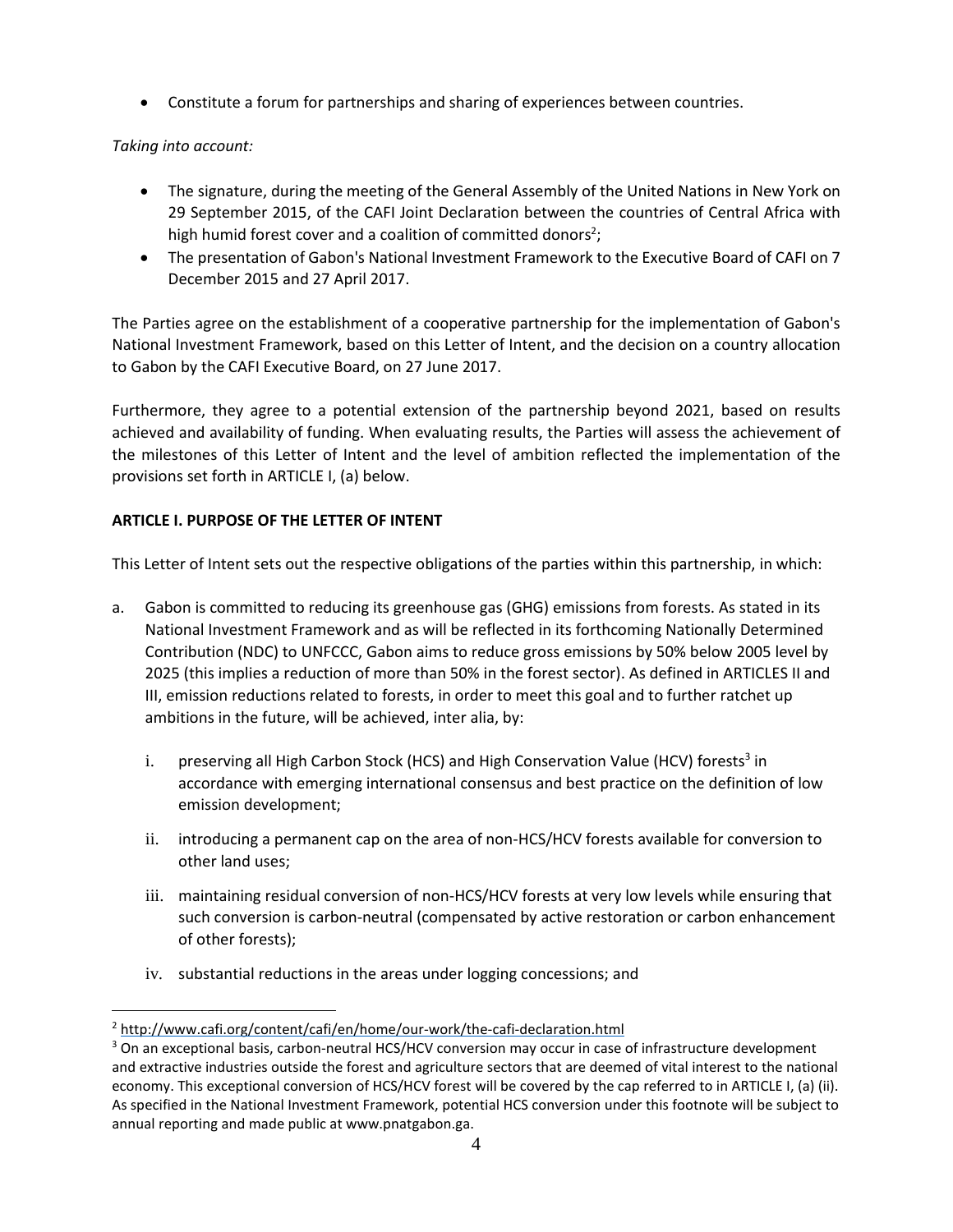- v. measures against illegal logging and policies to promote sustainable forest management.
- b. CAFI is committed to mobilising and securing funding to support Gabon in implementing its National Investment Framework that will contribute to the achievement of the emission reductions mentioned in this ARTICLE.

#### **ARTICLE II. GENERAL OBJECTIVES**

The Government of Gabon states its commitment to achieve the outcomes laid down in the National Investment Framework. This framework includes two investment programs to improve land use planning and forest monitoring, which together with aligned forest governance activities aim to address the major current and future drivers of deforestation and forest degradation. Taken together, this will make a significant contribution to implement the country's INDC and upcoming NDC and the Paris Agreement adopted in December 2015, as well asthe 17 Sustainable Development Goals adopted in September 2015.

## **1. Land Use Planning**

Develop, adopt and implement, in a transparent and participatory manner, a national land use plan that organizes and optimizes the use of land and forest resources by the various national economic sectors to reduce the impact thereof on forests, reduce conflicts and promote sustainable development at national and local level. The plan will be based on the principles of non-conversion of HCS/HCV forests, limited and carbon-neutral conversion of non-HCS/HCV forest, reduced area under logging concessions, lower emissions from logging operations and rural activities and the respect of customary land tenure.

## **2. Forest Monitoring**

Establish a fully operational National Natural Resources and Forestry Observation System (NNRFOS) to (i) develop a better understanding of biodiversity and follow the impacts if climate change; ii) estimate carbon stocks and GHG flows and model how forests behave under climate and land-use change; (iii) support the implementation of the NLUP as well as monitoring and strengthening the sectoral effects on forestry, agriculture and infrastructure to reduce deforestation and forest degradation; and (iv) track, monitor and control the implementation of forest management, illegal logging, mining activities and agricultural development.

#### **3. Forest Governance**

Continue to build on various efforts to maintain carbon sequestration by forests, reduce emissions related to forest degradation and improve inclusive forest governance.

**The milestones associated with these general objectives are presented in ARTICLE III and will guide the implementation of the Investment Framework, including in the programming phase.**

#### **ARTICLE III. MILESTONES**

Reports on all milestones will be regularly updated on the website www.pnatgabon.ga to be available to the public.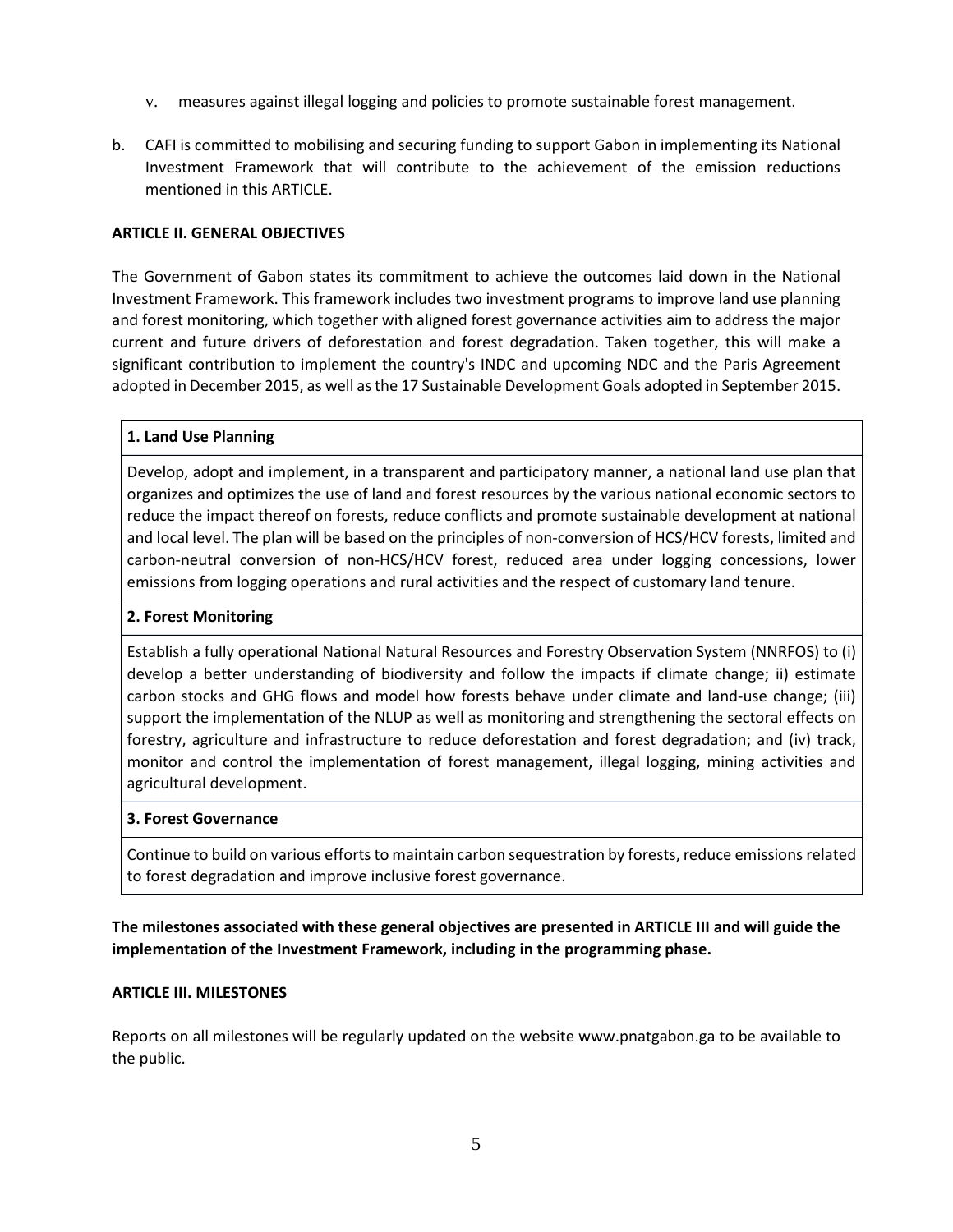#### **1. LAND USE PLANNING**

All relevant information resulting from the land use planning process, including maps, will be regularly updated on the website www.pnatgabon.ga to be available to the public.

#### **December 2021 Milestone**

Land use plan adopted and being implemented in accordance with the principles of ARTICLES I and II *(*including laws,regulatory decrees, budgetary allocations, definition of the competence of authorities and law enforcement arrangements etc.)

#### *Intermediate Milestones December 2017*

a. Signature of the *TFA 2020 Marrakech Declaration for the Sustainable Development of the Oil Palm Sector in Africa,* under the African Palm Oil Initiative, APOI.

#### *Intermediate Milestones June 2018*

- b. Finalisation and adoption of the National Action Plan of the TFA 2020 Marrakech Declaration for the Sustainable Oil Palm Sector in Africa.
- c. Development and adoption of national guidelines and definitions to ensure that forests with High Carbon Stocks (HCS) and High Conservation Value (HCV) will not be converted to other land uses, in accordance with emerging international consensus and best practice
- d. A policy on a carbon-neutral approach to the conversion of non-HCS/HCV forest to other land uses is developed, adopted and implemented according to the following principles:
	- i. Reductions in the carbon stock resulting from forest conversion are compensated through equivalent increases in the carbon stock of remaining forest and on other land through active carbon stock enhancement, restauration and maintenance measures that are new and additional;
	- ii. The costs of protection and restoration needed to ensure carbon-neutral conversion will, in full or – in particular circumstances – in large part, be imposed on private operators in charge of the conversion to incentivise operators to target the conversion of degraded lands or forest with lowest carbon stocks;
	- iii. Protection and restauration efforts are implemented, in accordance with the Gabonese law on environmental protection, ahead of the conversion to avoid a negative annual carbon balance throughout the conversion process; and
	- iv. Promoting social and environmental benefits and minimizing and mitigating potential social and environmental risks (through safeguards).
- e. Establishment of a methodology and roadmap to ensure participation and free prior and informed consent in land use planning decisions that involve forest-dwelling people and traditional communities.

#### *Intermediate Milestones June 2019*

f. Preliminary setting of a long-term cap on carbon-neutral conversion of non-HCS/HCV forests (and on an exceptional basis HCS/HCV forests as outlined in ARTICLE I (a)(i)) to other land uses, subject to the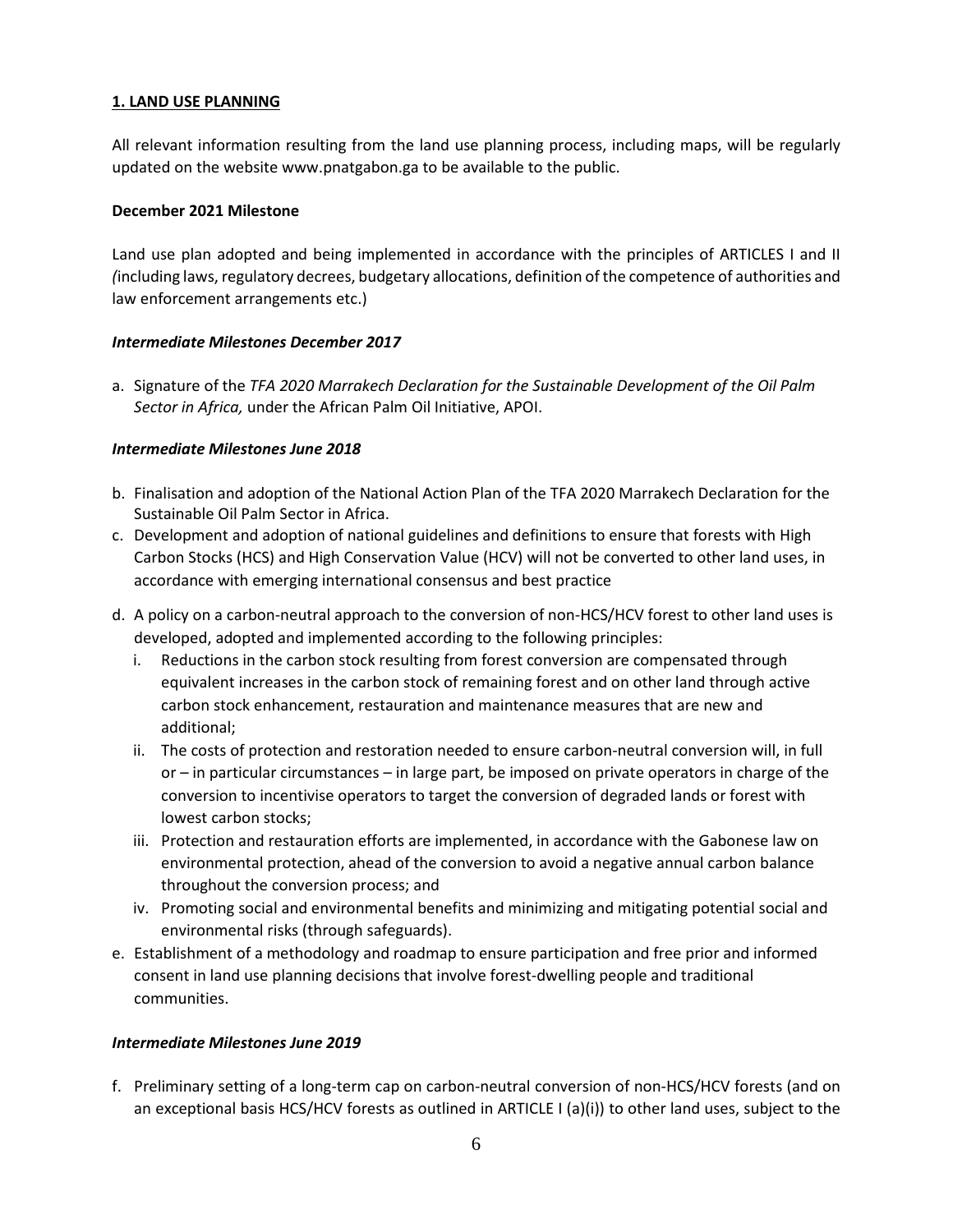national guidelines above and based on an initial estimated need of 400 000 ha<sup>4</sup> of long term accumulated conversion, with no more than 10 000 ha converted on an annual basis<sup>5</sup>. Remaining forest cover and carbon stock will be preserved on a permanent basis through the commitment on a permanent, quantified national forest cover. The long-term cap will be confirmed by June 2020.

- g. Report on compliance with commitment of non-conversion of HCS/HCV forests.
- h. Report on the progress made in participatory and inclusive land use planning including:
	- i. The composition, terms of reference and activities of the National Interministerial Commission and the provincial commissions;
	- ii. Summary of the consultation processes and how the concerns have been addressed currently described under activity 1.5 of the National Investment Framework; and
	- iii. Summary on the activities conducted under the Grievance Mechanism of the National Land Use Planning Commission.
- i. Report on progress made on mapping land use suitability for agriculture, mining, conservation, climate vulnerability and sustainable natural resource exploitation.

#### **2. FOREST MONITORING**

#### **December 2021 Milestone**

NNRFOS fully operational and reporting to the UNFCCC with sufficient funding to continue its activities after the current CAFI funding. Information generated by the NNRFOS, as well as technical background documents, are available to the public on a web platform.

#### *Intermediate Milestones June 2018*

- a. National Natural Resources and Forestry Observation System (NNRFOS) design completed.
- b. Development of a methodology to monitor the carbon-neutrality of conversion of non-HCS/HCV forest (see Milestone d. under 1. LAND USE PLANNING).

#### *Intermediate Milestones June 2019*

- c. Submission of Biennial Update Report with results based on the analysis provided by NNRFOS and coherent with IPCC guidance:
	- i. Including IPCC compliant methodology of at least Tier 2 levels for key forest carbon pools for determining estimates of gross forest based emissions and removals in Gabon; and
	- ii. Including a description of relevant institutional responsibilities for MRV.
- d. Draft report on the monitoring of economic activities on forests.
- e. Report on law enforcement action based on alerts provided by the NNRFOS to line ministry or enforcement agency.
- f. NNRFOS ongoing.

 $\overline{a}$ 

g. 750 villages mapped (corresponding to 29% of all villages).

<sup>4</sup> This indicative ceiling of 400 000 ha represents 1.7% of the total national forest cover of 23.6 million ha, according to the definition specified in the National Investment Framework. This forest definition is an integral part of this Letter of Intent.

<sup>&</sup>lt;sup>5</sup> This will be calculated as a rolling three-year average of maximum 10 000 ha, while allowing for annual variation up to 20 000 ha as long as within the three-year rolling average of 10 000 ha per year.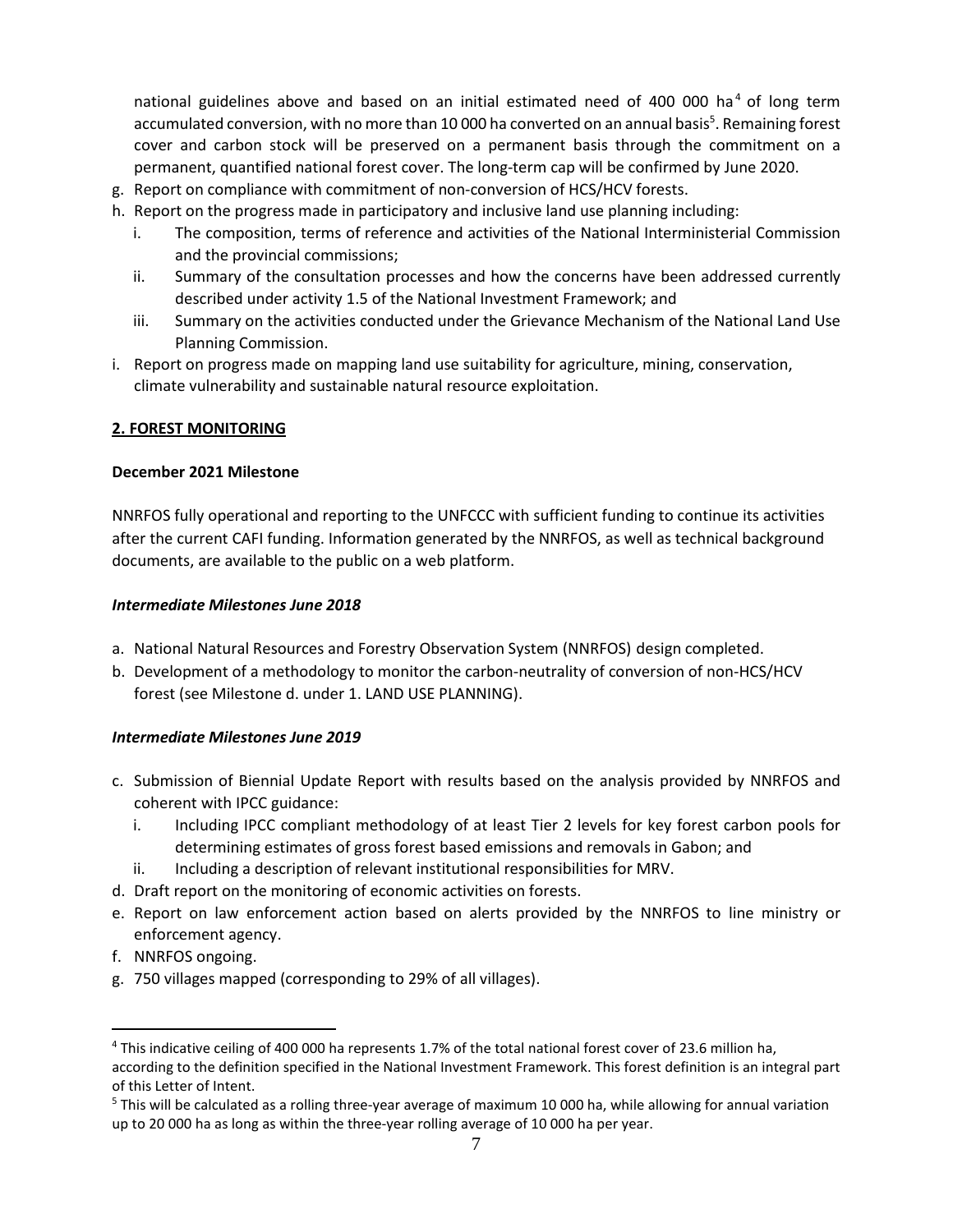## **3. FOREST GOVERNANCE**

## **December 2021 Milestone**

Improved forest governance, reduced emissions from forest degradation and continued reporting on safeguards to UNFCCC.

#### *Intermediate Milestone December 2017*

a. In conformity with Article 11 of the Decree on the National Land Use Planning Commission, civil society and private sector representatives are involved in the Commission's work.

#### *Intermediate Milestone June 2018*

b. Establishment of a joint M&E framework for relevant international development assistance to align funding flows and technical assistance.

## *Intermediate Milestones June 2019*

- c. An ambitious plan to fight illegal logging is elaborated, validated in a participatory way and progressively implemented, notably based on concrete progress in the negotiation process of the Voluntary Partnership Agreement between the Gabon and FLEGT.
- d. Report on the progress made on:
	- i. Completion and enforcement of the legal and regulatory framework, adopted through inclusive discussion among national stakeholders, for forest management, timber exploitation and timber trade; and
	- ii. Roll-out of the management plans demonstrating an increase in surface area under sustainable management, as a percentage of total concession area, compared to June 2017;
	- iii. Increased monitoring and enforcement capacity of the forestry administration including information systems and officials trained
- e. Revision of the forest code and itsregulatory decreesto lay down how and at what pace the area under logging concessions will be reduced from its current level of 17 million ha to maximum 13 million ha as early as possible and no later than by 2025, as stipulated by the Strategic Plan on Emerging Gabon.
- f. Establish a target on reduced per hectare emissions and total emissions from forest degradation from remaining logging concessions and develop and adopt an action plan to achieve this target, including improvements in logging criteria to reduce climate and biodiversity impact per hectare.
- g. Implementation of a safeguards information system consistent with relevant UNFCCC Decisions and inclusion into the national report to the UNFCCC the first summary of information on how relevant safeguards are being addressed and respected according to UNFCCC Decisions.

## **ARTICLE IV. THE CONTRIBUTION**

 $\overline{a}$ 

The Executive Board, in its decision of 27 June 2017, approved an allocation of up to EIGHTEEN MILLION US dollars (US\$ 18 000 000)<sup>6</sup> over the period 2017 to 2021 representing the contribution of CAFI to the

<sup>6</sup> Corresponding to a maximum of 150 million Norwegian kroners (NOK 150 000 000)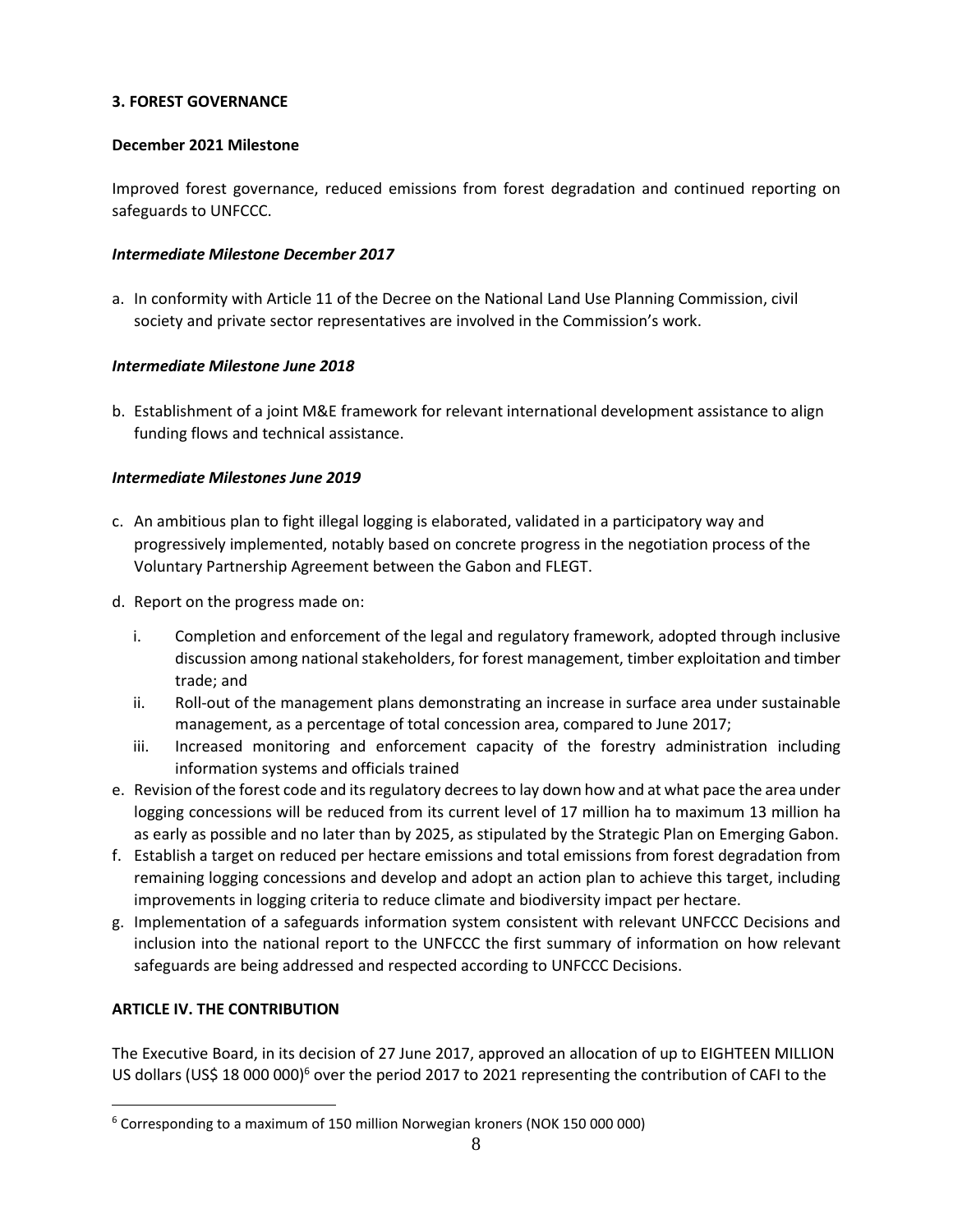implementation of Gabon's National Investment Framework. The allocation is subject to the fulfilment of the conditions in the CAFI Standard Administrative Arrangement including conditions related to availability of funds.

In accordance with the CAFI Fund Standard Administrative Agreement<sup>7</sup>, the request from the implementing agency selected by the Government of Gabon will be based on the financial needs, programmatic projections and the relevant financial and narrative reports.

The funding will be made available for programming in two tranches, the first one of up to NINE MILLION US dollars (US\$ 9 000 000) upon approval by the CAFI Executive Board of the relevant programmes, and a second one of up to a further NINE MILLION US dollars (US\$ 9 000 000) dependent on independent verification as specified in ARTICLE IX of the achievement of the intermediate milestones described in ARTICLE III. 8

## **ARTICLE V. EFFORTS TO MOBILISE EXTERNAL FUNDING**

Given the great challenges and opportunities of climate mitigation and adaptation efforts in Gabon, CAFI will endeavour to assist Gabon to attract private investments to help develop an inclusive, green deforestation-free economy. In addition, CAFI will support the development of a submission to the Green Climate Fund to complement CAFI's funding under this Letter of Intent.

## **ARTICLE VI. EFFORTS TO MOBILIZE DOMESTIC FUNDING**

The Government of Gabon declares its commitment to finance the implementation of the National Investment Framework, over and above CAFI's funding. Furthermore, Gabon commits to explore the potential of various ways of longer-term mobilization of domestic contributions to finance the implementation of additional measures needed to achieve the objectives of the INDC. A first stock-taking of this process will be made available by the end of 2019.

## **ARTICLE VII. EFFORTS TO ENSURE CONSISTENCY IN DOMESTIC SECTORIAL PLANNING**

The Government of Gabon declares its intention to align its sectoral and intersectoral plans with the National Land Use Plan.

#### **ARTICLE VIII. MECHANISM FOR DISBURSEMENT**

The representative of the implementing agency will send a request for the release of each tranche to the CAFI Executive Board, based on documented financial needs and as specified in ARTICLE IV.

The CAFI Executive Board will then, subject to the fulfilment of the conditions in the CAFI Fund Standard Administrative Arrangement (SAA)<sup>9</sup>, other donor contribution agreements, the availability of funds and

 $\overline{a}$ 

<sup>7</sup> <http://mptf.undp.org/document/download/15192>

<sup>8</sup> Indicatively, the first tranche will be disbursed in October 2017, while the second tranche will be divided in two sub-tranches, disbursed in November 2019 and 2020.

<sup>&</sup>lt;sup>9</sup> The Agreement between MPTF and CAFI donors.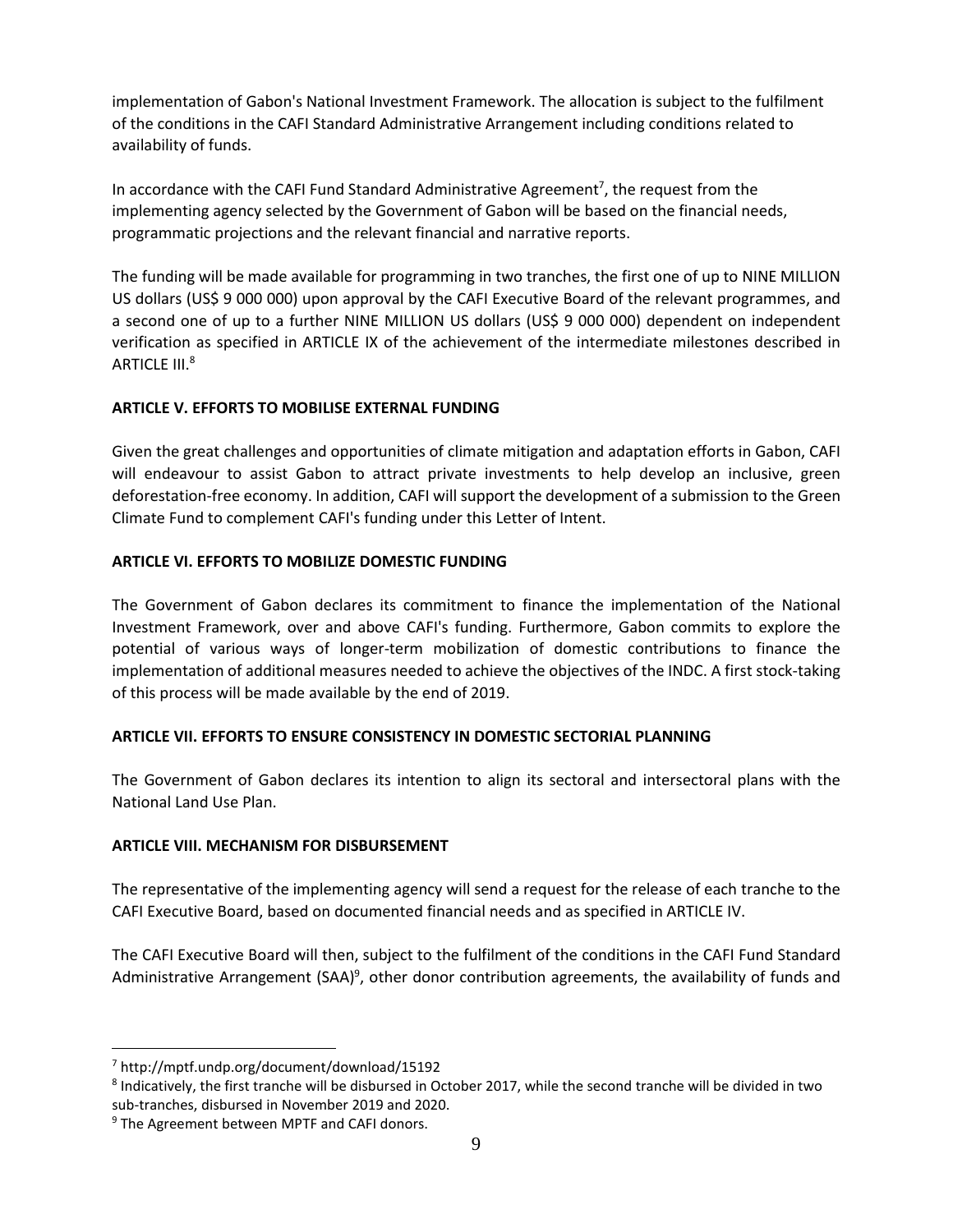the results of the independent verification described in ARTICLE IX below, instruct its administrative agent to effect the release of the tranche to the implementing agency.

## **ARTICLE IX. INDEPENDENT VERIFICATION**

Both parties agree that the independent verification will comprise a quantitative and qualitative assessment of the level of achievement of the intermediate milestones shown in ARTICLE III., in the context of ARTICLES I and II, and according to three achievement criteria (i.e. full, partial, none). After the signing of this Letter of Intent, CAFI and the Government of Gabon will jointly develop and agree on a document that sets out the modalities of this independent milestone verification and the trigger for the second tranche.

## **ARTICLE X. PARTNERSHIP MONITORING**

The Government of Gabon agrees to ensure, in an integrated manner, with relevant programmes and partners:

- a. monitoring of the indicators provided in its National Investment Framework, including the CAFI indicators;
- b. joint monitoring and periodic reporting on relevant international development assistance to ensure alignment with the objectives of this Letter of Intent;
- c. monitoring of the milestones specified in this Letter of Intent, for which updated information will be regularly provided on the website www.pnatgabon.ga to be available to the public.

The Government of Gabon and the CAFI Executive Board agree on at least one annual meeting to discuss the results of this monitoring, based on an annual written report submitted by the Government of Gabon two weeks prior to the annual meeting.

## **ARTICLE XI. AMENDMENT TO THE LETTER OF INTENT**

This Letter of Intent may be amended through an exchange of letters between the parties. The letters exchanged to this end shall then form an integral part of this Letter of Intent.

#### **ARTICLE XII. TERMINATION OF PARTNERSHIP**

After consultation between the Government of Gabon and CAFI, this Letter of Intent may be terminated by each party. The Letter of Intent shall cease to be in effect thirty (30) days after one party has notified in writing the other party of its decision to terminate it.

However, those commitments on which implementation is already under way must remain covered until complete fulfilment.

## **ARTICLE XIII. NOTIFICATION AND COMMUNICATION**

Any notification or correspondence from the Government to the CAFI Executive Board will be addressed by the Ministry of Economy.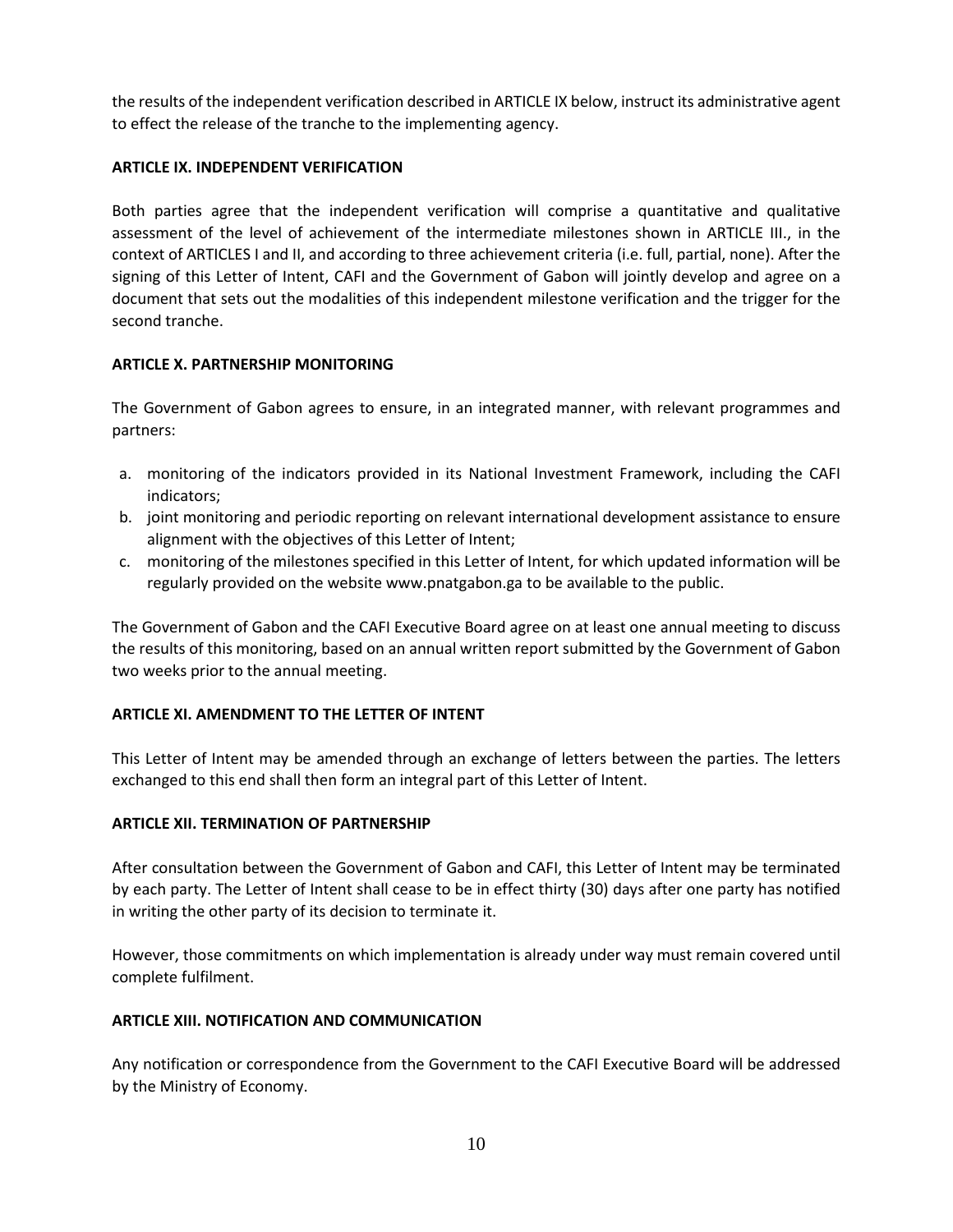#### **ARTICLE XIV. ENTRY INTO EFFECT**

This Letter of Intent shall enter into effect upon signature by the parties concerned on the date of the last signature.

## **ARTICLE XV. CONFIRMATION BY MPTF**

 $\overline{a}$ 

The UNDP Multi-Partner Trust Fund Office (MPTF Office), the CAFI Fund administrative agent, confirms that on the date of signature of this Letter of Intent, the Standard Administrative Agreements signed with the donors are adequate<sup>10</sup>. The MPTF Office will inform the CAFI Executive Board and the Government of Gabon within thirty (30) days of any modification to the SAAs which may affect the terms of this Letter of Intent.

<sup>&</sup>lt;sup>10</sup> Subject to the submission and assessment of the relevant reports, the demonstration of financial needs, the exchange rates at the time funds are received and the provision regarding parliamentary appropriations included in Annex B "Payment schedule" of the CAFI Fund Standard Administrative Arrangement [Cf. http://unterm.un.org/UNTERM/Display/Record/UNOG/NA?OriginalId=39841].